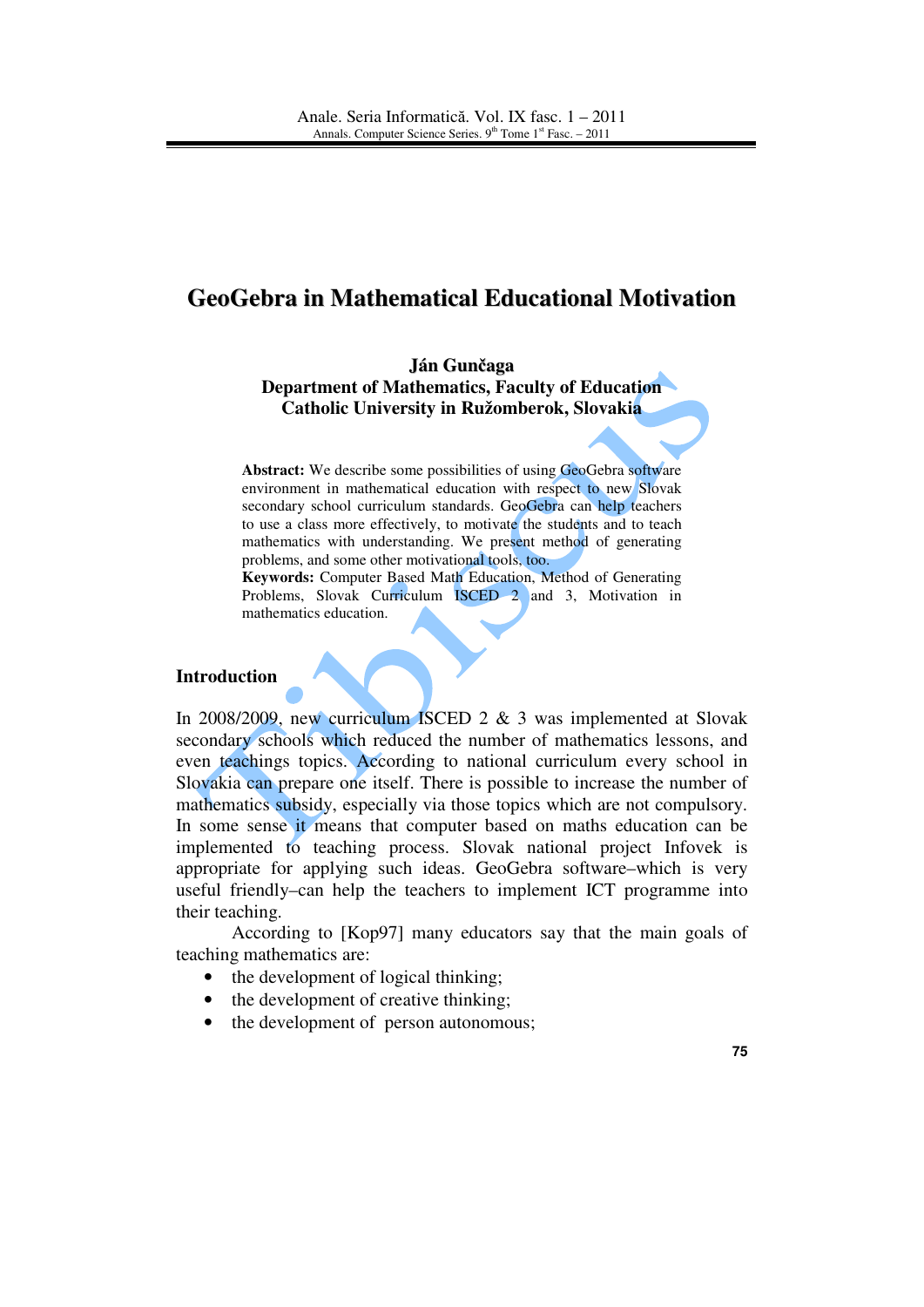the development of the ability to solve problems.

GeoGebra allows implementation of such goals in mathematics education.

#### **1. The process of gaining knowledge and GeoGebra**

The process of gaining knowledge in mathematics education by Hejný & Littler ([HL06]) is based on the certain stages. It starts with motivation and its cores are two mental lifts: the first leads from concrete knowledge to generic knowledge, the second one from generic to abstract knowledge. The permanent part of the gaining of knowledge process is crystallisation, i.e. putting new knowledge into the already existing mathematical structure. The whole process has following stages:

- 1. motivation;
- 2. isolated models;
- 3. generic model(s);
- 4. abstract knowledge;
- 5. crystallization;
- 6. automation.

Motivation is the tension which occurs in a person's mind as a result of the discrepancy between the existing and desired states of knowledge. The discrepancy comes from the difference between "I do not know" and "I need to know", or "I can not do that" and "I want to be able to do that", sometimes from other needs and discrepancies, too. GeoGebra can be used as effective motivational tool because it enables to consider many mathematical notions in their mutual relationships, even more visible, and moreover by a dynamical way.

The pupils experiences on some mathematical notion is possible to use as an isolated model. For example, the price of apples due to the their wage is - in GeoGebra - possible represent by the following table and graph prepared (1,20 Euro per 1kg apple). In the first step we represent a function as a set of isolated points (see Figure 1).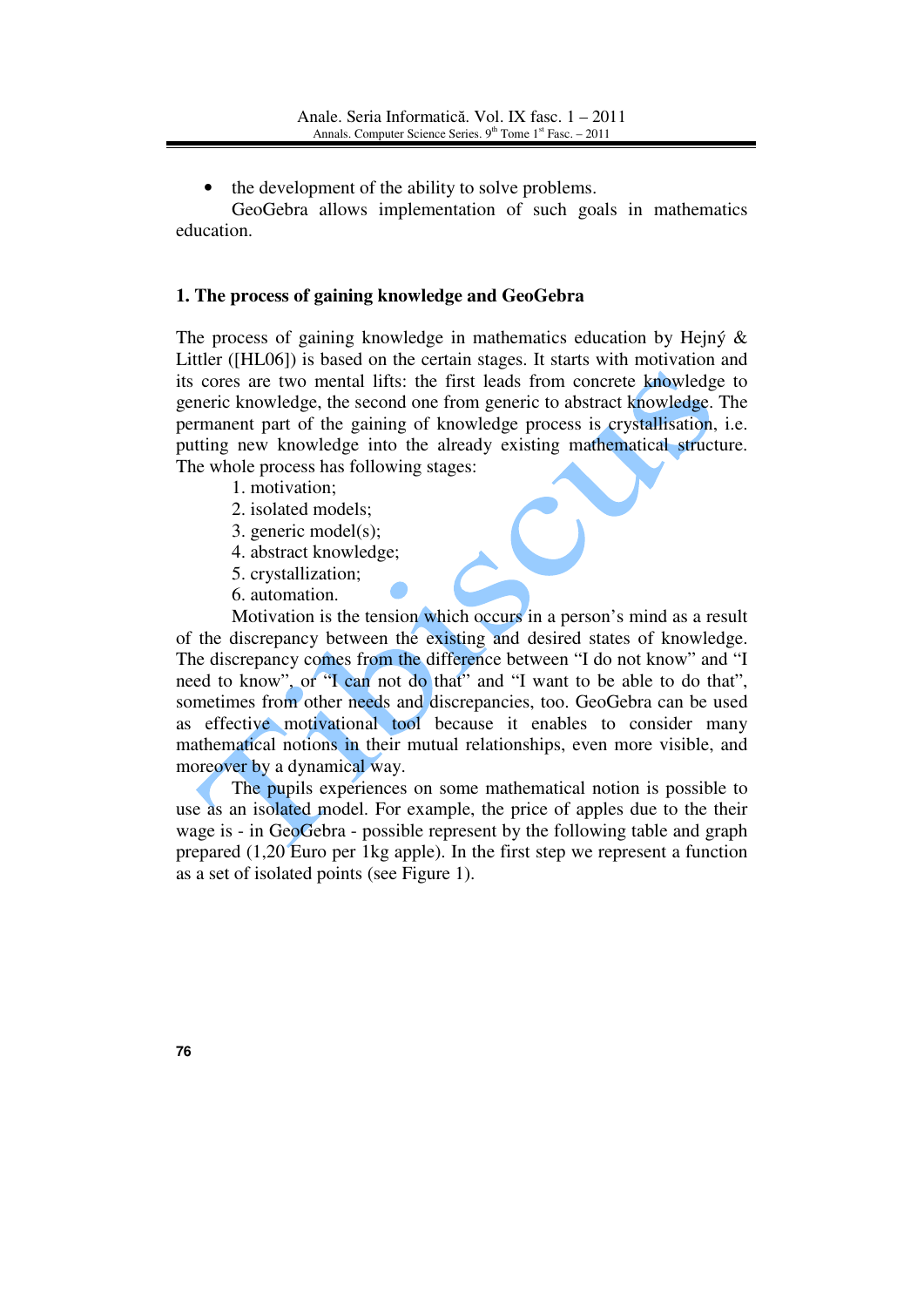

#### **Figure 1**

This way illustration of dependence is similar to old Babylonian mathematicians who studied the position of planets and represented their movement with the set of isolated points (picture of the positions of planets). In this stage (isolated models) pupils can measure a temperature, a reach of the river in the time etc. GeoGebra allows to put results of their work into table very easy, and then to represent them graphically.

In the third stage (generic models) pupils can try to find the curve passing through some points. It would lead to the graph of the function which represents the concrete relationship. In such case the definition of the function serves as a base for abstract knowledge. Moreover, it is obtained via receiving process spontaneously and naturally, step by step from the previous isolated and generic models. Crystallisation and automation consist from manipulating with concrete functions and even with functions which are not continuous and have more complicated shape.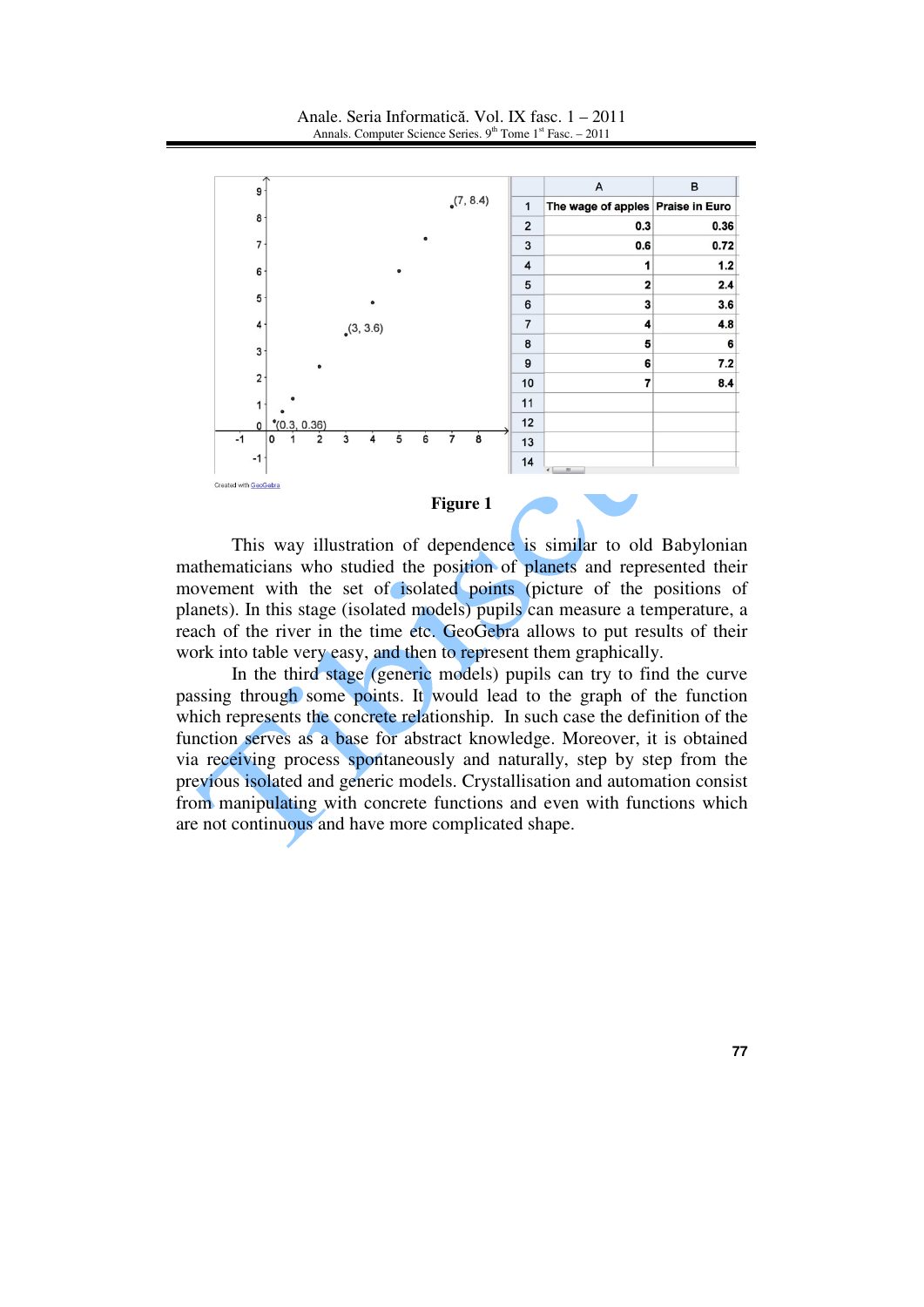

## **2. The method of generating problems**

The method of generating problems (see [Wit01]) seems to be suitable for this purpose (due to its systematically creating sets of internally connected problems). Student activities and instructions have to be regarded as complementary factors in the learning process. These factors both are necessary and must be systematically related to one another so that optimal progress may occur. The aim of our method is to create areas in which the students may–using the result of guided teaching–move as independently as possible, and in which he/she may develop their own initiatives. The student is considering his own problem and he could ask to assist or help as far as necessary. By this way he can obtain basis for further work. After a problem has been completely solved and clarified the teacher together with students are thinking about further questions and generate problems which are related to the problem just solved. Thus the original problem acts as a generating problem; we will call it generator problem (GP). Related problems are obtained by analogy, variation, generalization, specialization etc. The group of all new problems together with their GP will be called the set of generated problems of the GP or the problem domain of GP.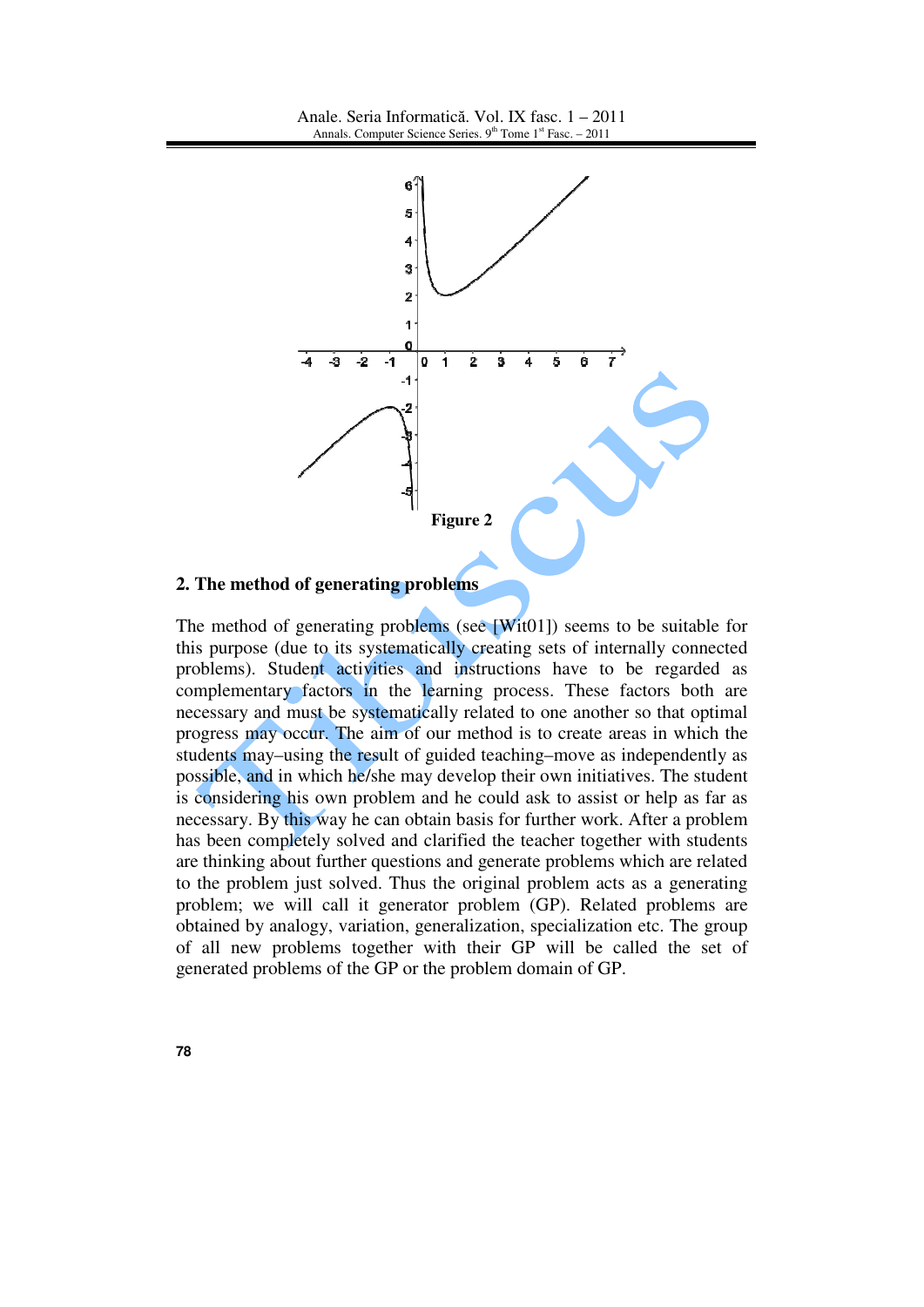#### **3. The Illustrations**

Let us illustrate the method of generating problems via next example. Let us consider an equation of the form  $f(x) = f<sup>-1</sup>(x)$  such that *f* is a function and  $f<sup>-1</sup>$ is its inverse function. Solving such equation provides a student of a secondary school through number varied topics and activities leading to a much better understanding the notions and properties of functions, inverse functions, equations with parameters, and so on. Various computer programs supporting drawing graphs of functions will effectively help in such activities.

• The rational functions of type  $\frac{dx+y}{px+r}$  $ux + v$ + +

> Every function  $f(x) = \frac{ux + v}{px + r}$  $f(x) = \frac{ux + v}{px + r}$  $=\frac{ux+v}{px+r}, x \neq -\frac{r}{p}$  $\frac{r}{r}$  (p, r, u, v are real numbers), can

be written in the form  $f(x) = a + \frac{b}{x-b}$ k  $\frac{k}{-b}$ , x ≠ b (a, k, b are real numbers). For this function, the equation  $f(x) = f^{-1}(x)$  has for  $a \neq 0$  and  $b \neq 0$  a form

$$
a + \frac{k}{x - b} = b + \frac{k}{x - a}
$$
 (1)

If we solve this equation, we get

$$
a + \frac{k}{x - b} = b + \frac{k}{x - a}
$$
  
a(x - a)(x - b) + k(x - a) = b(x - a)(x - b) + k(x - b)  
(a - b)(x - a)(x - b) + k(b - a) = 0  
(a - b)((x - a)(x - b) - k) = 0

If a = b, we get  $0 = 0$ , and the solution are all real numbers. If a  $\neq$  b, then

$$
(x - a)(x - b) - k = 0
$$
  
x<sup>2</sup> + (-a - b)x + (ab - k) = 0  
x<sub>1,2</sub> = 
$$
\frac{a + b \pm \sqrt{(a - b)^2 - 4k}}{2}
$$

Now, there are three possibilities: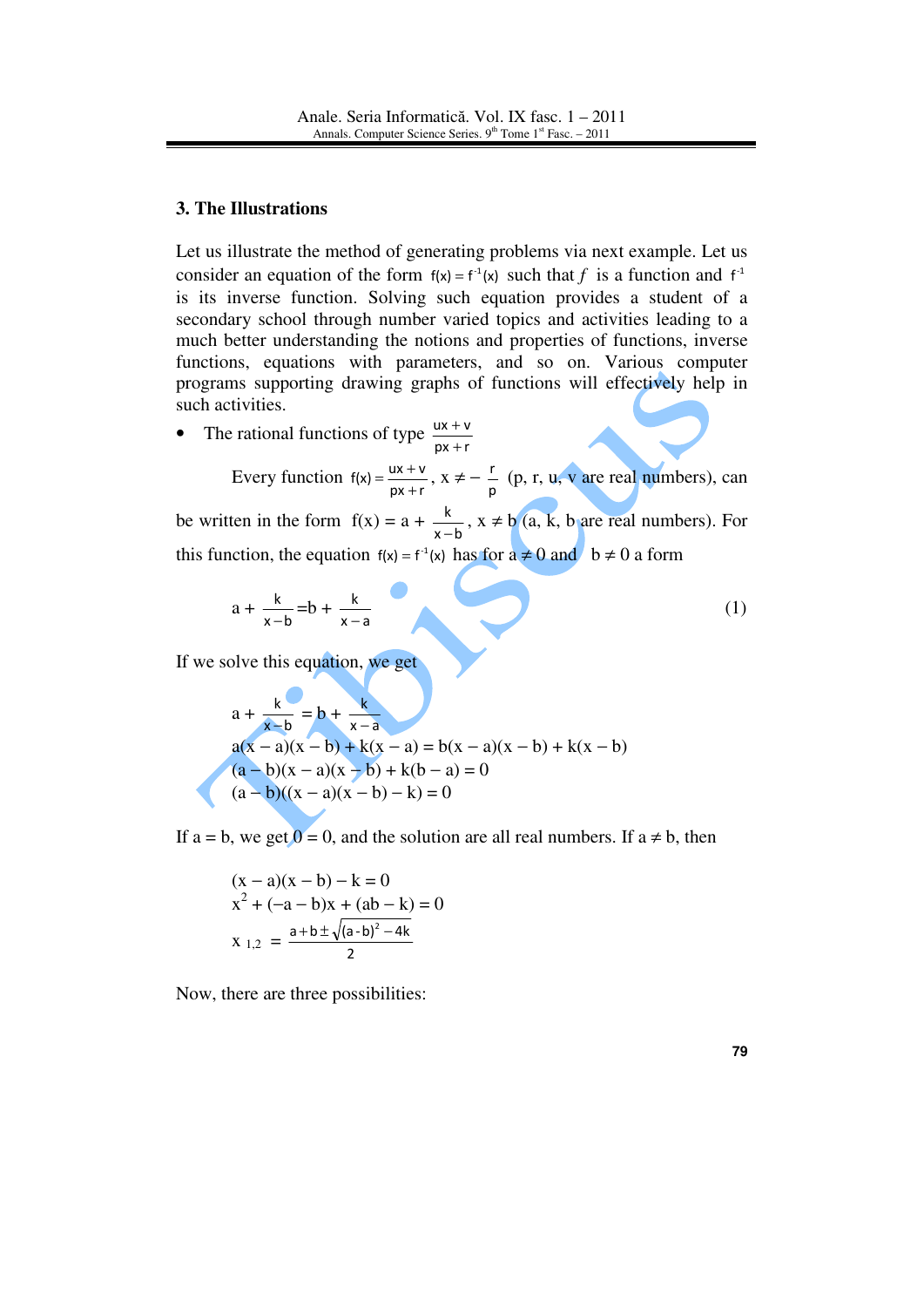1. If  $k > -\frac{1}{4}(a-b)^2$  $\frac{1}{2}$ (a-b)<sup>2</sup>, then the equation (1) has two solutions

$$
x_1=\frac{a+b+\sqrt{(a-b)^2+4k}}{2}\,,\ x_2=\frac{a+b-\sqrt{(a-b)^2+4k}}{2}\enspace.
$$

Notice that  $(a - b)^2 > 0$  and for every positive number k the equation (1) has two solutions.



**Figure 3:** Rational function f with his inverse function  $g = f^1$  in GeoGebra

The solutions have a geometrical interpretation. Graphs of the functions f and  $f^{-1}$  are hyperbolas. The question is how many common points do these hyperbolas have?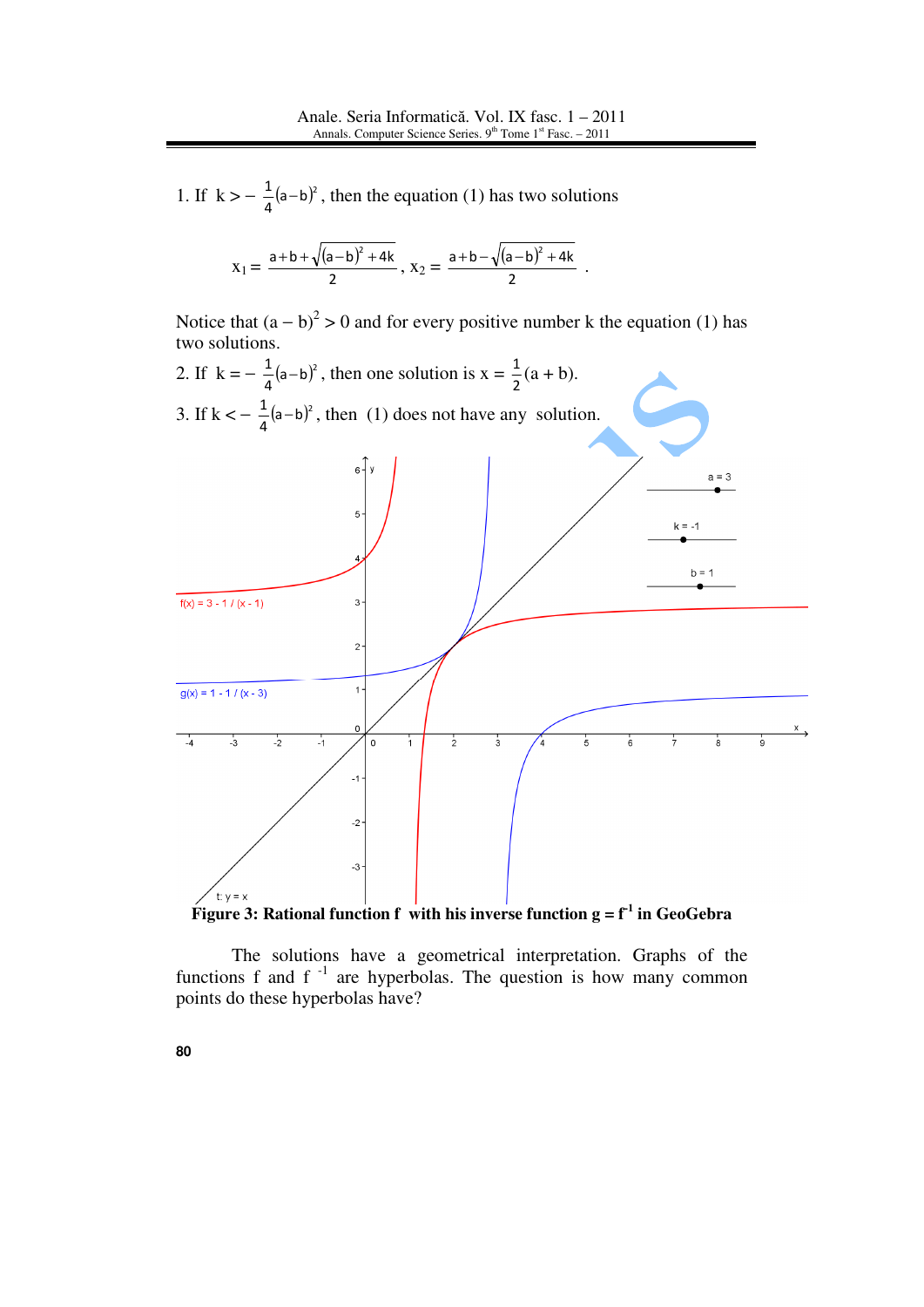In case  $a = b$ , the hyperbola, i.e. graph of the function f, is symmetrical with respect to the axis  $y = x$ . Therefore the solution of equation (1) is all real numbers.

In case  $a \neq b$  there are three possibilities. First, the hyperbolas have two common points. For every positive number k the hyperbola, i.e. graph of the function f, has two common points with the axis of axial symmetry y  $= x$ . These common points are the common points with the hyperbola, i.e. graph of the function  $f^{-1}$ . Second, one branch of the hyperbola f touches the one branch of the hyperbola f<sup>-1</sup>. They have a common tangent  $y = x$  at the common point. This situation we explain by the function  $f(x) = 3$ x - 1 1 (see Figure 3). Third, the hyperbolas do not have any common point.

• The quadratic function of type  $x^2 + a$ 

The equation  $f(x) = f^{-1}(x)$  has for quadratic function of type  $x^2 + a$  and  $x \ge 0$ for real parameter a the form

$$
x^2 + a = \sqrt{x - a} \tag{2}
$$

If we solve this equation, we get

$$
x^{4} + 2ax^{2} + a^{2} = x - a
$$
  
\n
$$
x^{4} + 2ax^{2} - x + a^{2} + a = 0
$$
  
\n
$$
x^{4} + 2ax^{2} + x^{2} - x^{2} - x + a^{2} + a = 0
$$
  
\n
$$
x^{4} + (2a + 1)x^{2} - x^{2} - x + a^{2} + a = 0
$$
  
\n
$$
x^{2} + \left(a + \frac{1}{2}\right)^{2} - \left(a + \frac{1}{2}\right)^{2} - x^{2} - x + a^{2} + a = 0
$$
  
\n
$$
\left(x^{2} + \left(a + \frac{1}{2}\right)\right)^{2} - \left(x + \frac{1}{2}\right)^{2} = 0
$$
  
\n
$$
\left(x^{2} + x + (a + 1)\right)\left(x^{2} - x + a\right) = 0
$$

That means  $x^2 + x + (a+1) = 0$  or  $x^2 - x + a = 0$ . If we solve these last two quadratic equations, then we received

.

$$
x_{1,2} = \frac{-1 \pm \sqrt{1 - 4(a + 1)}}{2}, \ \ x_{3,4} = \frac{1 \pm \sqrt{1 - 4a}}{2}
$$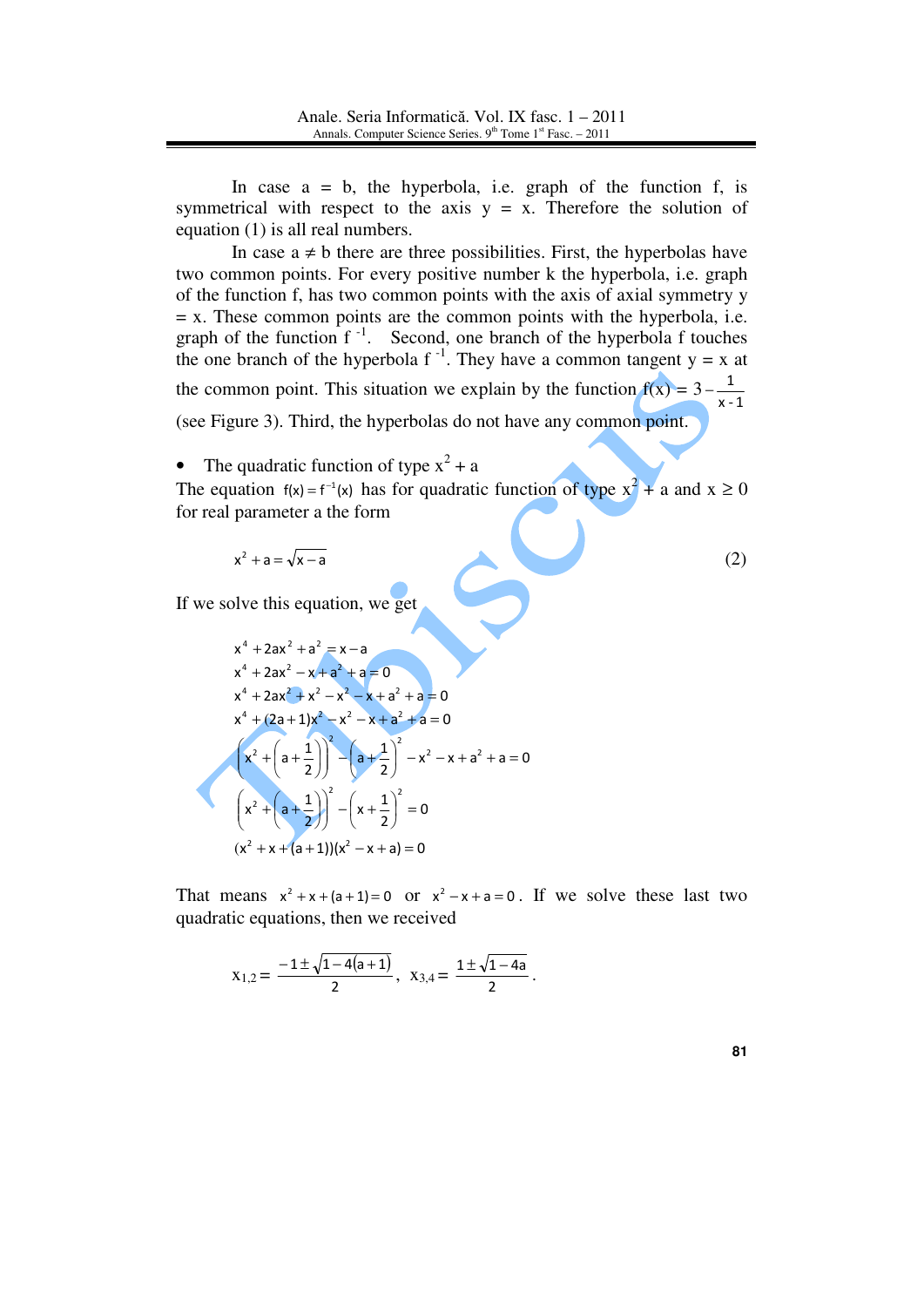There is not all solutions are correct in the set of real numbers, because in the beginning we start with non-equivalent operation. It is possible to show that following solutions in the table are correct. By the graphical representation of the equation can help us also GeoGebra (see Figure 4).



**Figure 4: Function f** with his inverse function  $g = f^1$  in GeoGebra

## **Conclusion**

**82** Our examples illustrate how it is possible to use Geogebra in the development of the process of gaining mathematical knowledge through education and also the method of generating problems with generator problem. Benefit of this purpose is obtained from connections between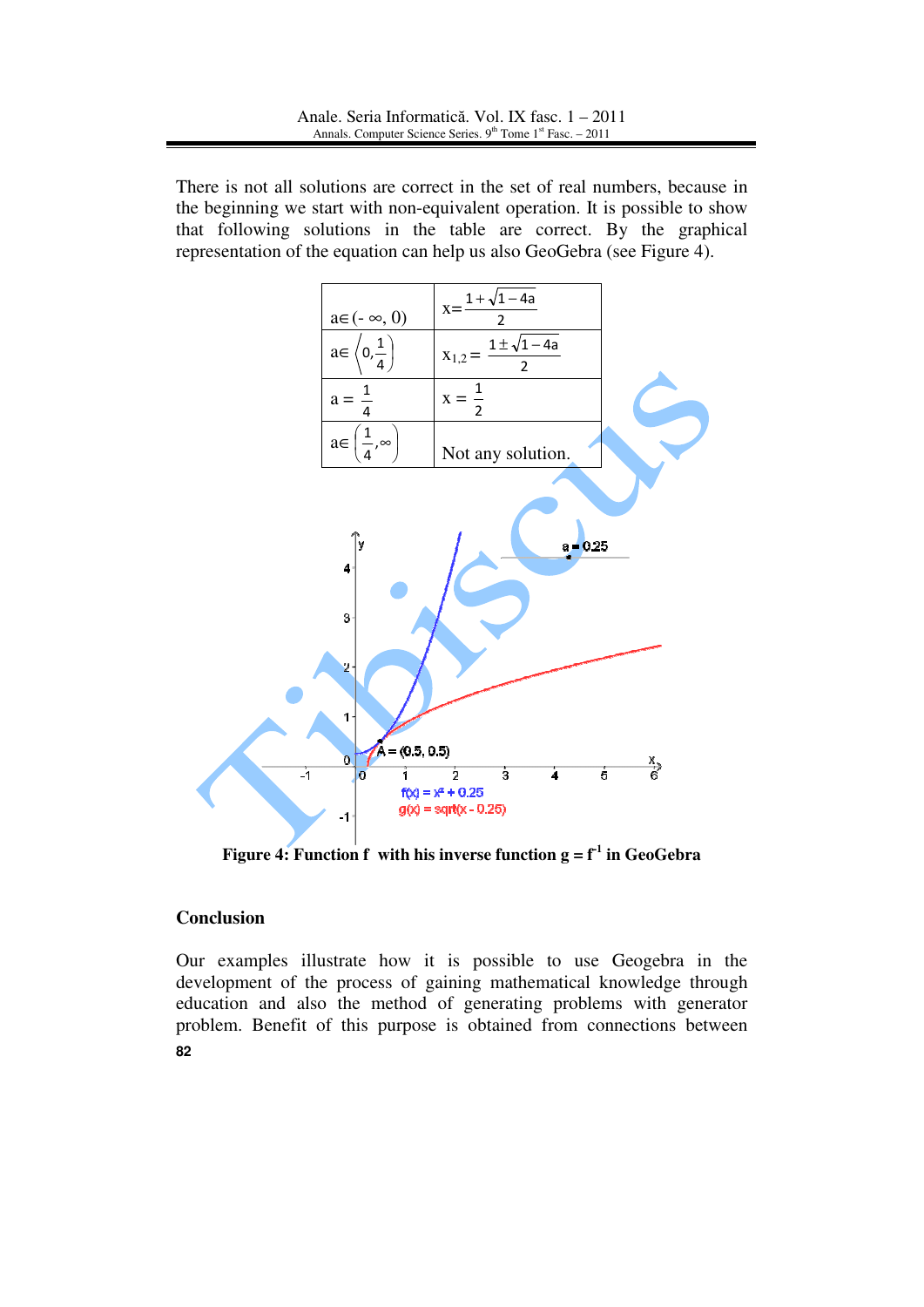teaching mathematical analysis and both analytical and synthetic geometry at school. It is very important that the students' knowledge be not isolated.

A teacher has a possibility to explain the notions of inverse function, graphs of different types of functions. Students can easily see fact that the graphs of the function f and function  $f^{-1}$  are symmetrical with respect to the axis  $y = x$ . In this situation GeoGebra can serve as useful tool for drawing those graphs. Student can also utilize it by finding the numerical solutions the equations  $f(x) = f^{-1}(x)$  for some types of functions (trigonometric, exponential functions, etc.)

The method of generating problems could be useful even in other parts of school mathematics. Another applications reader can find in [Bil10], [H+09], [Tak09] and [Tka07].

# **Acknowledgements**

This paper was supported by grants KEGA 3/7068/09, KEGA 168-010KU-4/2010.

## **References**

[BMO06] **N. Baidak, L.G.M. Minguez, S. Oberheidt** - *Content and Language Integrated Learning (CLIL) at School in Europe*. Belgium, Brussel: Eurydice, 2006. This document is also available on the Internet at:

http://eacea.ec.europa.eu/education/eurydice/thematic\_studies\_a rchives\_en.php#2006 .

- [Bil10] **M. Billich** *Deduction and Proving of Geometric Statements in Interactive Geometry Environment*. Proceedings of the 30th Conference on Geometry and Graphics: 33-41, Charles University, Prague: MATFYZPRESS, 2010.
- [Kop97] **J. Kopka** *Problem Posing and learning of Mathematics*. Mathematical Investigations in School Mathematics 1:  $1 - 7$ , University of Oslo, Norway, 1997.
- [H+09] **S. Hajdu, I. Czeglédy, S. Hajdu, A. Kovács** *Matematika 9*, Hungary, Budapest: Műszaki Kiadó, 2009.

**83**